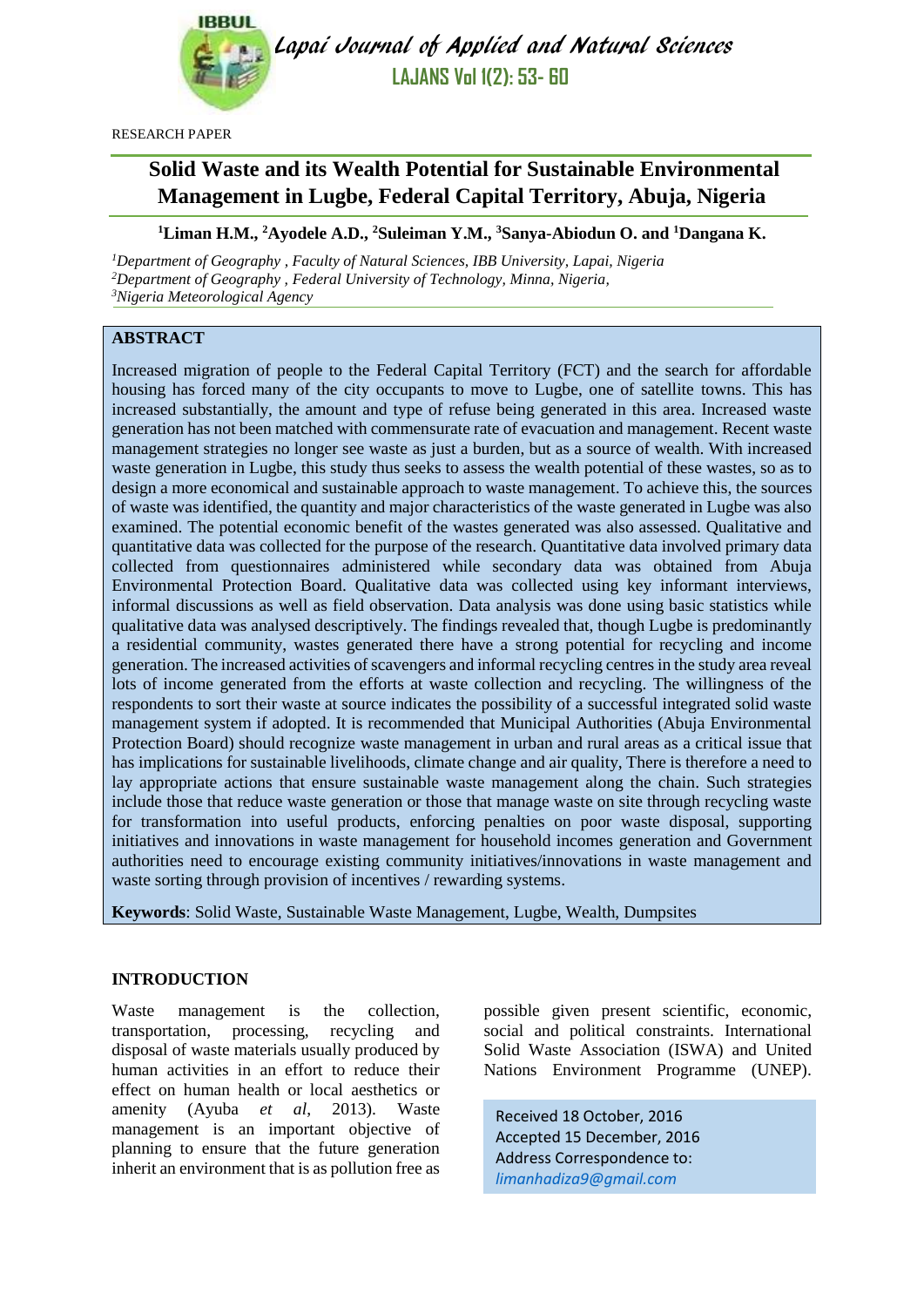(2002). A sub-focus in recent decades has been to reduce waste materials effects on the natural world and environment and again recover resources from them. (Yudoko, G. (2000) and van de Klundert, A. & J. Anschutz. (2001) ). Municipal Solid wastes (MSW) are commonly known as trash or garbage that consist of everyday items such as product packing, grassing, chippings, furniture, clothing, bottles, food items, metal scraps, newspaper and most of all plastics and many more. In 2005, United States residents, businesses and institutions produced more than 245 million tons of Municipal Solid Waste, which is approximately 4.5 pounds of waste per capita per day (EA (Environmental Alert), 2007).

Solid waste management has become one of the most serious environmental problems facing many cities in Nigeria today. NEMA, (2004) The phenomenal increase in volume of waste generated daily in the country cannot be matched by the ineffective waste management systems obtained in most urban areas, as a result most households now resort to haphazard dumping, burning and/or burying these waste (Olanrewaju and Ilemobade, 2009). Lugbe (the study area) is also characterised by numerous open dumpsites and heaps of uncollected refuse. Increased immigration of people to Lugbe in recent times has resulted in substantial increase in the amount and type of waste being generated there. With the increased waste generation and dumpsites in the study area, there has also been an increase in scavenging activities and informal waste recycling centre within the study area. There is need therefore to assess the potential of generating wealth from the waste generated in the study area. This study thus seeks to assess the feasibility of adopting the Integrated Waste Management strategy for sustainable environmental management in Lugbe. This study has been motivated by the fact that Nigeria's urban areas often lack effective solid waste disposal system which consequently results in hills of solid waste seen on streets, gutters and in open spaces leading to flooding as a result of the of water ways and also pose a tremendous health hazard. The Federal Capital Territory Administration (FCTA) annually spends Huge sums of money on efforts to keep Abuja clean, however the city still grapples with waste management problems as some areas, particularly the satellite towns (one of which is Lugbe) stink because of the refuse heaps on the streets and walkways. Increased immigration of people to the FCT and the search for affordable housing has forced many of the city occupants to move to the satellite towns to reside thereby increasing substantially, the amount and type of refuse being generated in these areas. Based on this, there is need to evolve more effective planning methods, in order to cope with both the present and the future problems of refuse disposal within the City. The broad aim of the study is to assess the economic potential associated with waste generation for sustainable environmental management in Lugbe and the specific objectives are to identify sources of solid waste, to assess the nature and quantity of solid wastes generated, also to assess the current waste management system practiced and to identify the potential economic benefits of waste generated in the study area.

## **Description of Study Area**

Lugbe is one of the Satellite towns in Abuja Municipal Area Council. Located on Longitude 8°57'20"N and Latitude 7°24'53"E. Lugbe is just about 10 kilometres and 4 kilometers from the Abuja International Airport and the city centre respectively. Original settlers at Lugbe were believed to be of Gbagyi origin, presently with increased development and government activities within that region, tribal distribution of the population shows a mix of nearly all major and minor tribes of the country. Though the population of Lugbe could not be obtained, the official figure of Federal Capital Territory according to the National Population Commission's Report of 2006 is put at 1,406,239 with a huge population growth rate of 9.3% per annum (NPC, 2010). The FCT experiences three weather conditions annually. This includes a warm, humid [rainy season](http://en.wikipedia.org/wiki/Rainy_season) and a blistering [dry season.](http://en.wikipedia.org/wiki/Dry_season) In between the two seasons, there is a brief interlude of [Harmattan](http://en.wikipedia.org/wiki/Harmattan) occasioned by the North East Trade Wind, with the main feature of dust haze, intensified coldness and dryness. when daytime temperatures reach 28-30 degrees and night time lows hover around 22-23 degrees. In the dry season, daytime temperatures can soar as high as 40 degrees and night time temperatures can dip to 12 degrees, resulting in chilly evenings.. Rainfall in the FCT reflects the territory's location on the windward side of the [Jos Plateau](http://en.wikipedia.org/wiki/Jos_Plateau) and the zone of rising air masses. The annual total rainfall is in the range of 1100 mm to 1600 mm (Wikipedia, Abuja n.d).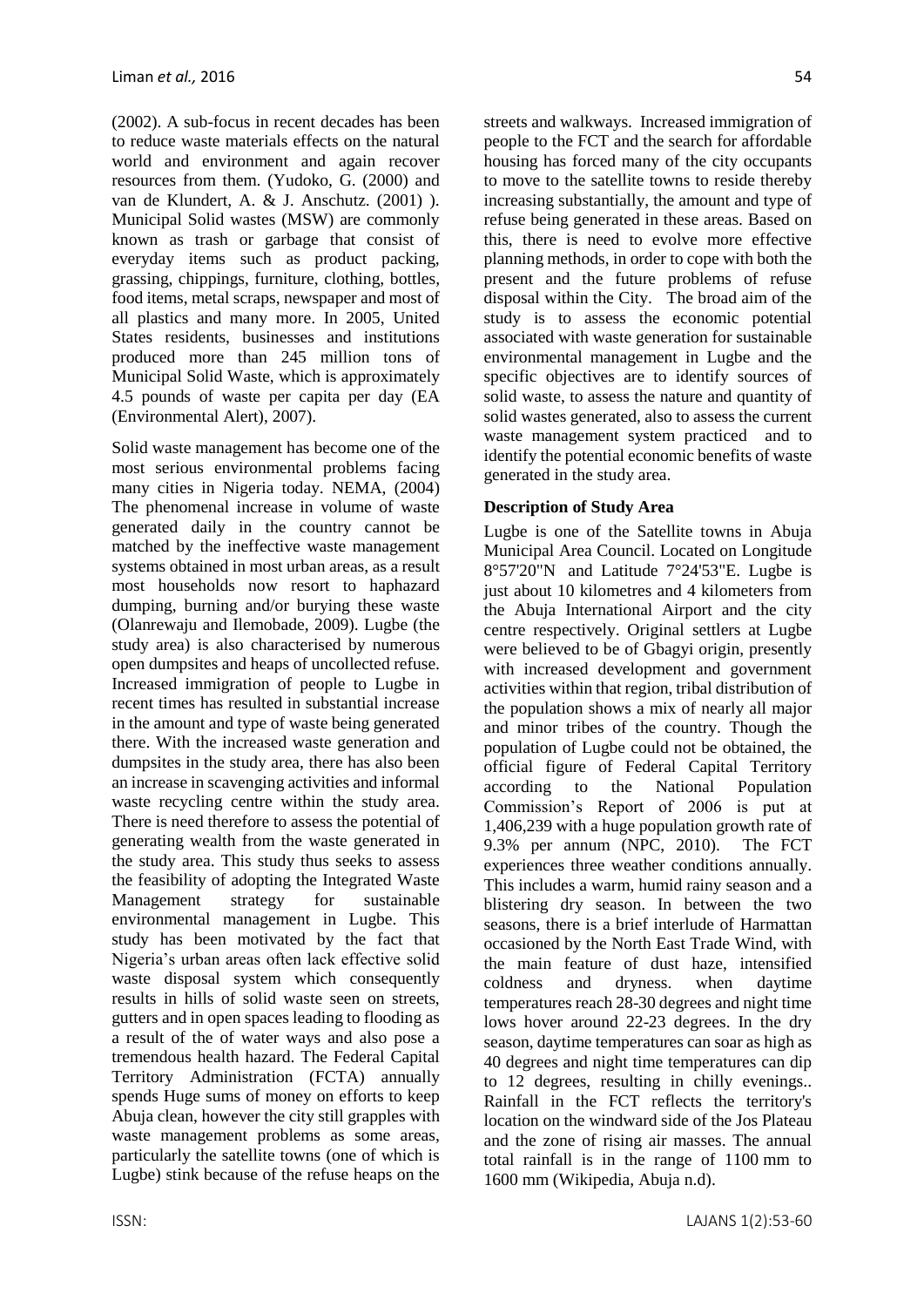

**Figure1: The study area (lugbe)**

## **METHODOLOGY**

The Data collection was done in stages using an integrated approach. The data consist of quantitative and qualitative data. The quantitative data consist of primary data as well as secondary data. Primary data was collected directly from the field the aid of a well structured questionnaire administered on selected residents of the study area. Secondary data was collected from Abuja Environmental Protection Board (AEPB).

The qualitative data consist of primary data obtained by carrying out interviews informal discussion and field observation towards a holistic and in-depth study of the wealth potentials of waste generation in Lugbe. Interviews were semi-structured and carried out using purposive random. AEPB staff were interviewed as well as key informants such as residents, scavengers and private waste collectors to get a holistic view on the economic potentials of waste generation in the study area.

Photographs were taken to support the findings in the research. Secondary data was also obtained from already existing work both published and unpublished materials obtained from the textbooks, journals and the internet.

Simple random sampling method was adopted for this study. Lugbe was divided into 5 zones. 100 households were randomly selected from each zone, a total of 500 households in all the study area. Also to learn about the volume of waste generated, 50 household (10 from each of the 5 zone) were randomly selected and waste collected for weighing. This figure represents 1/10 of the sample size. To obtain accurate data on the activities of scavengers and informal waste recyclers in the study area, 15 of them were randomly selected and interviewed.

The quantitative data was analysed statistically and data was presented on frequency tables and simple percentages. The qualitative data was analysed descriptively as well as with the use of table were needed. Triangulation through the collection of data from various sources (Primary sources, secondary sources, direct observation, interviews and informal discussion) enabled findings and perceptions about the program that was verified.

The questionnaires administered was used to gather information on the characteristics of waste generated from homes, shops, farm land, and the cottage industries located within the study area. The recyclability of the waste generated and the wealth potential of the waste were also vital information extracted from the questionnaires. The research details covered refuse generation from origin (e.g. domestic, commercial, industrial and agricultural), constituents of waste, and quantity of waste.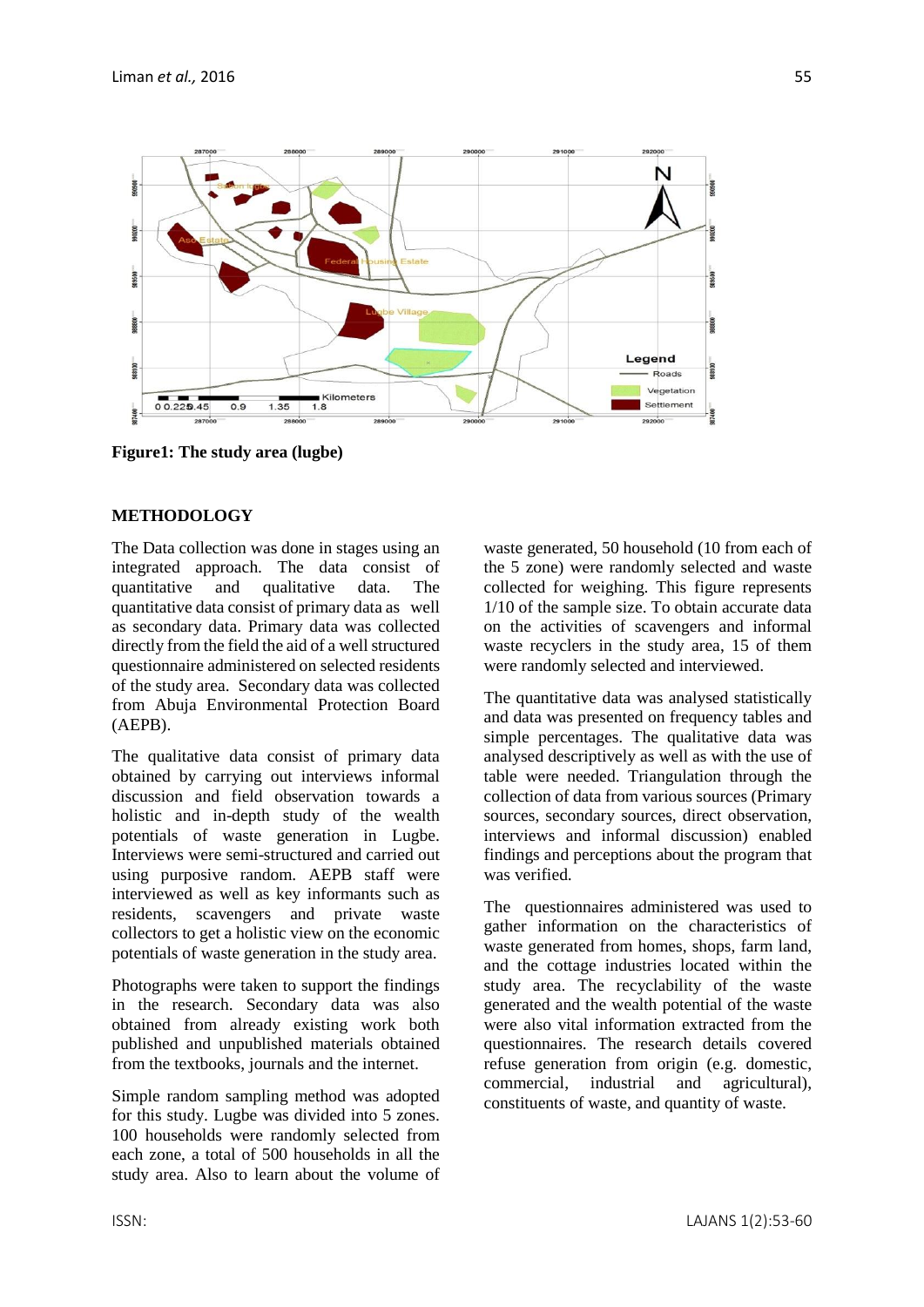#### **RESULTS AND DISCUSSION**

|               | Residential | Commercial | Agricultural | Industrial | Total $(\%)$ |
|---------------|-------------|------------|--------------|------------|--------------|
| FHA Phase 1   |             | 24         |              |            | 100          |
| FHA Phase 2   | 69          | 22         |              |            | 100          |
| Sabon Lugbe   | 35          | 35         | 20           | 10         | 100          |
| Lugbe Village | 20          | 35         | 45           |            | 100          |
| Aso Estate    | 50          | 35         |              |            | 100          |

Table 1 Sources of Solid waste generated in Lugbe (%)

Source: Author's Field work, (2016)

Based on the analysis of the questionnaire administered in the study area, the above statistics obtained indicate in percentage the sources of solid waste generated in the 5 different zones of Lugbe. The high incidence of waste generated from residential sources is evidence of Lugbe being predominantly a residential district. This is bound to impact on the type of waste generated there.

| Table 2 |  | Average amount of Solid waste (kg) generated per household in Lugbe |
|---------|--|---------------------------------------------------------------------|
|         |  |                                                                     |

| No. of households<br>surveyed          | 10         | 10                                  | 10    | 10               | 10            |       |
|----------------------------------------|------------|-------------------------------------|-------|------------------|---------------|-------|
| Areas                                  | <b>FHA</b> | <b>FHA</b><br>Phase 1 Phase 2 Lugbe | Sabon | Lugbe<br>Village | Aso<br>Estate | Total |
| Total weight                           |            |                                     |       |                  |               |       |
| of waste collected (kg) in 1 week      | 340        | 312                                 | 477   | 570              | 165           |       |
| Average household waste generated      |            |                                     |       |                  |               |       |
| per week (kg)                          | 34         | 31.2                                | 47.7  | .57              | 16.5          |       |
| daily<br>household<br>Average<br>waste |            |                                     |       |                  |               |       |
| generated per Zone (kg)                | 4.9        | 4.5                                 | 6.8   | 8.1              | 2.4           |       |

Source: Author's Field work.(2016)

Table 2 revealed that most households generate solid waste daily. The volume of solid waste generated was highest in Lugbe village area being a densely populated zone and lowest in Aso Estate being a low density zone. From the weekly data obtained, the average daily household waste generated in Lugbe was estimated at 5.3kg per household. If this volume is aggregated over a period of a month and a year, this will indicate the availability of a large mass of solid waste.

Table 3 Percentage Constituents of Respondents Solid wastes generated in Lugbe

|               | Household | Paper/  | Concrete            | Plastic | Glass   | Metal   | Total |
|---------------|-----------|---------|---------------------|---------|---------|---------|-------|
|               | Garbage   | Cartons | <b>Rubbles</b>      | (%)     | $(\% )$ | scraps  | (% )  |
|               | $(\%)$    | $(\%)$  | $\left( \% \right)$ |         |         | $(\% )$ |       |
| FHA Phase 1   | 73.0      | 11.2    | 2.0                 | 10.0    | 0.8     | 3.0     | 100.0 |
| FHA Phase 2   | 75.0      | 10.7    | 2.3                 | 9.0     | 2.0     | 1.0     | 100.0 |
| Sabon Lugbe   | 57.8      | 8.7     | 3.4                 | 26.2    | 2.2     | 1.6     | 100.0 |
| Lugbe Village | 47.8      | 1.2     | 12.3                | 37.7    | 0.4     | 1.4     | 100.0 |
| Aso Estate    | 60.9      | 15.3    | 14.0                | 18.6    | 0.8     | 0.4     | 100.0 |

Source: Author's Field work (2016)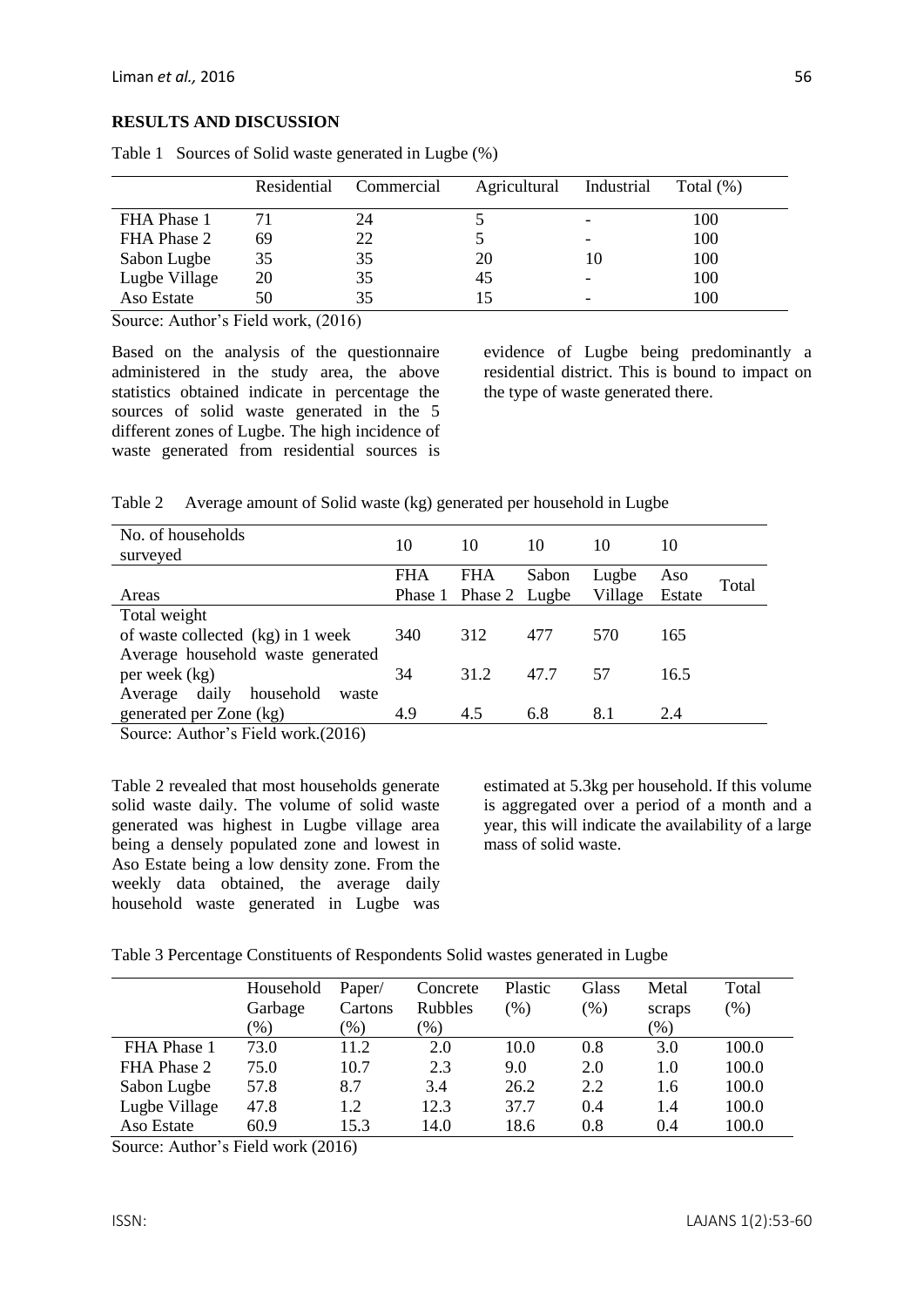In Table 3, the research showed different constituents of waste which are Household Garbage, Paper, Sand/Concrete rubbles, Plastics, Glass and Metal Scraps. The high incidence of waste generated from household garbage in all the zones, reflect the high residential status of the study area. This table serves as a pointer to the type of wastes available in the study area for recycling.

| Table 4: | Average Size of Households in Lugbe |
|----------|-------------------------------------|
|----------|-------------------------------------|

| No. of persons in building $(\%)$ |         |        |         |          |       |  |
|-----------------------------------|---------|--------|---------|----------|-------|--|
| Areas                             | $0 - 5$ | $5-10$ | $10-15$ | Above 15 | Total |  |
| FHA Phase 1                       | 48      | 32     |         |          | 100%  |  |
| FHA Phase 2                       | 40      | 45     | 10      |          | 100%  |  |
| Sabon Lugbe                       | 39      | 28     | 18      |          | 100%  |  |
| Aso Estate                        | 52      | 30     | 16      |          | 100%  |  |
| Lugbe Village                     |         |        | 52      |          | 100%  |  |

Source: Author's Field work, (2016)

From Table 4, the density of persons per building is not too high (0-5 persons) except for Lugbe Village with the highest density of

between  $10 - 15$  persons per building. This is reflective in the volume of waste generated from each of these zones and generally in the study area.

| Refuse Disposal method Adopted (%)<br>Table 5: |
|------------------------------------------------|
|------------------------------------------------|

| Areas         | Private<br>Refuse<br>Collectors | <b>Burning</b> | Government<br>provided<br>refuse bins | Public<br>Dumpsites | Total |
|---------------|---------------------------------|----------------|---------------------------------------|---------------------|-------|
| FHA Phase 1   | 68                              | 0              | 19                                    | 13                  | 100%  |
| FHA Phase 2   | 65                              | 0              | 16                                    | 19                  | 100%  |
| Sabon Lugbe   | 14                              | 8              | 4                                     | 74                  | 100%  |
| Aso Estate    | 75                              | 0              | 15                                    | 10                  | 100%  |
| Lugbe Village |                                 |                |                                       | 84                  | 100%  |

Source: Author;s Field work(2016)

In Table 5, the major method of waste disposal by households was patronising private refuse collectors otherwise called 'Baban-bola'. This

method was mostly adopted by the low density zones like FHA Phases 1 & 2 and Aso Estate which can afford such services. Zones such as Sabon lugbe and Lugbe Village which have a high density and low income population had high precedence of open dumping at illegal dumpsites as this attracted no financial cost.

| Table 6: Percentage of Households Enjoying Regular Solid Waste Collection |  |  |
|---------------------------------------------------------------------------|--|--|
|                                                                           |  |  |

| Areas         | Yes $(\%)$ | No(%) | Total $(\%)$ |
|---------------|------------|-------|--------------|
| FHA Phase 1   | 30         | 70    | 100          |
| FHA Phase 2   | 28         | 72    | 100          |
| Sabon Lugbe   |            | 96    | 100          |
| Lugbe Village |            | 98    | 100          |
| Aso Estate    | 25.5       | 74.5  | 100          |

Source: Author;s Field work (2016)

Table 6 indicated that, most of the respondents do not enjoy regular collection of the waste they generate by the waste management authorities.

Many have resorted to private refuse collectors as well as open dumping.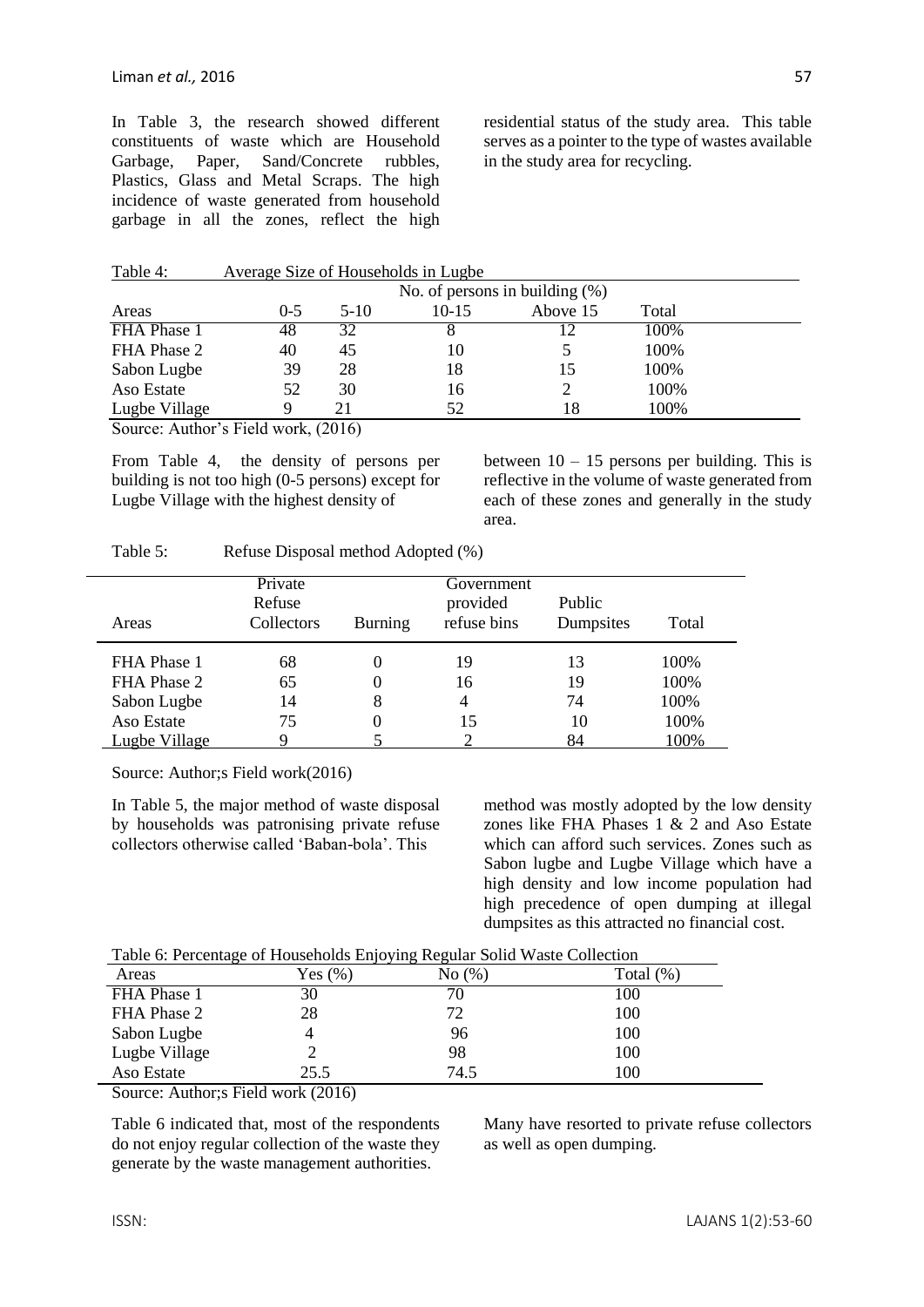|               | $_{\rm N0}$ | $N$ 50 $-$ | $N500 -$ | $N1000 -$ | N2000- | AboveN | Total |
|---------------|-------------|------------|----------|-----------|--------|--------|-------|
|               |             | N500       | N1000    | N2000     | N5000  | 5000   |       |
| FHA Phase 1   |             | 6          | 28       | 35        |        |        | 81    |
| FHA Phase 2   | 15          |            | 12       | 39        |        |        | 80    |
| Sabon Lugbe   | 68          | 15         | 8        |           |        |        | 67    |
| Lugbe Village | 81          | 11         |          |           |        |        | 92    |
| Aso Estate    |             | 9          | 14       | 26        | 11     |        | 96    |
| Total         | 182         | 52         | 66       | 101       | 15     | 0      | 416   |
| Percentage    | 43.8        | 12.5       | 15.9     | 24.3      | 3.6    |        | 100   |

Table 7: Amount spent on Waste disposal every month

Source: Author;s Field work, (2016)

Table 7 reveals that 43.8% of the respondents do not pay for their waste disposal. The statistics shows a higher incidence of no payment in the high density areas of Sabon- Lugbe and Lugbe Village where patronage of public dump sites prevalent. In all the remaining 56.2% of respondents pay between N50 – N5,000 monthly for their waste disposal with the highest incidence of 24.3% falling amongst those who spend between  $N1,000 - N2,000$  monthly. This is an indicator that waste collection in the study area generates income either for private refuse collectors or government appointed waste managers.

Table 8: Respondent's involvement in exchanging any of their waste products for money or other resources.

| Areas         | Yes(%) | No (%) | Total (%) |
|---------------|--------|--------|-----------|
| FHA Phase 1   | 55.0   | 45.0   | 100.0     |
| FHA Phase 2   | 61.0   | 39.0   | 100.0     |
| Sabon Lugbe   | 20.9   | 79.1   | 100.0     |
| Lugbe Village | 26.3   | 73.7   | 100.0     |
| Aso Estate    | 48.5   | 51.5   | 100.0     |

Source: author's Field work (2016)

Table 8 shows some form of wealth generation from residents' waste even though informally. There is a higher precedence of such activities in Zones like FHA Phases 1 & 2 and Aso Estate as they patronise the private truck pushers more who are the main buyers of these waste products. Residents from the other zones take their recyclable waste to the dumpsites / informal recycling centres to sell or exchange with the scavengers/ "Baban-bolas".

| Table 9: Preference for separate containers for disposing off various waste constituents |  |  |
|------------------------------------------------------------------------------------------|--|--|
|                                                                                          |  |  |

| Areas         | Yes $(\%)$ | No(%) | Total $(\%)$ |
|---------------|------------|-------|--------------|
| FHA Phase 1   | 84.0       | 16.0  | 100.0        |
| FHA Phase 2   | 80.0       | 20.0  | 100.0        |
| Sabon Lugbe   | 75.9       | 24.9  | 100.0        |
| Lugbe Village | 73.7       | 26.3  | 100.0        |
| Aso Estate    | 88.5       | 11.5  | 100.0        |

Source: Author's Field work (2016)

Though most respondents are not presently engaged in sorting their waste before disposal, the table above indicates a strong willingness to support the waste sorting process if the necessary materials are available to them. This will also facilitate waste recycling and conversion of waste to wealth.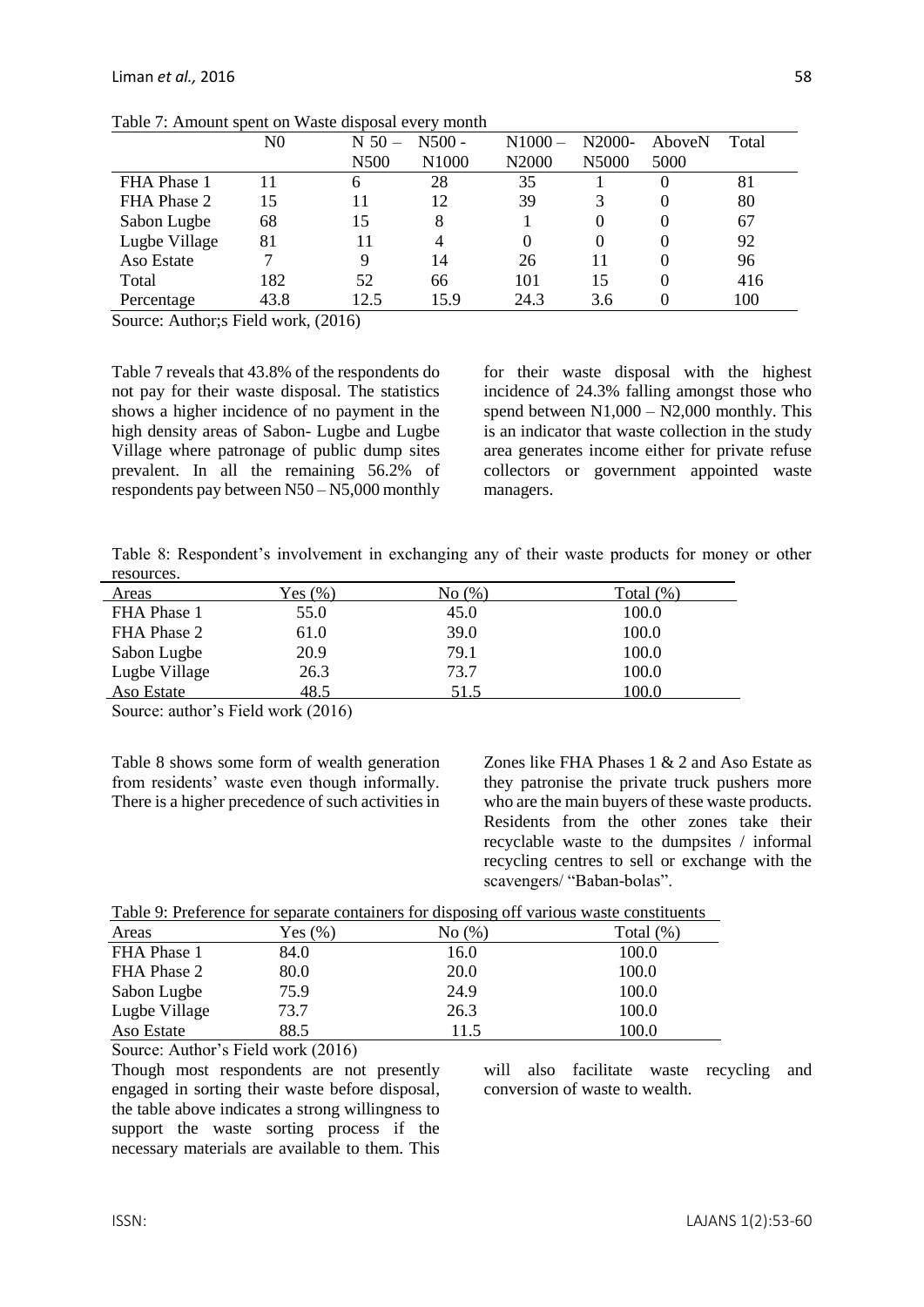|            | than<br>Less<br>N1,000 | N 1,000 | N5,000               | N <sub>10</sub> ,000 | Above                | Total |
|------------|------------------------|---------|----------------------|----------------------|----------------------|-------|
|            |                        | N5,000  | N <sub>10</sub> ,000 | N <sub>20</sub> ,000 | N <sub>20</sub> ,000 |       |
| Frequency  |                        |         | 4                    |                      |                      | 15    |
| Percentage | 6.7%                   | 53.3%   | 26.7%                | 13.3%                | 6.7%                 | 100%  |

Table 10: Average weekly income generated by Scavengers and waste collectors.

Table 11 shows evidence of generating income from waste generated by the 'Babanbolas' from less than N1,000 to above N20,000 weekly. The highest frequency of 53.3% represents respondents who earn between N1,000 – N5,000 weekly. These figures are suggestive of a strong potential for generating wealth and possible job creation from waste management and recycling activities in the study area

In this section, opportunities was identified that could help the solid waste management program improve its environmental management system and achieve the environmental, economic and social goals of sustainable development. Generally in FCT, the responsibility of solid waste management rests largely with the Environmental Protection Authorities who focus majorly on improvement of municipal management quality, privatized collection and transportation system efficient services within the city centre while most towns and settlements outside the city centre suffer much neglect. The survey revealed that 56.2% of respondents pay between N50 – N5,000 monthly for their waste disposal This is an indicator that waste collection in the study area generates income either for private refuse collectors or government appointed waste managers. The willingness of over 75% of the respondents to sort their waste at source also shows a strong potential of harnessing these raw materials in larger volumes and reduce time, energy and excessive funds to accomplish this at the dumpsites. The huge presence of scavengers otherwise called 'Babanbolas' in the various dumpsite also reflect economic viability of the waste products. The study revealed that 53.3% of these 'Baban-bolas' earn between N1,000 – N5,000 weekly. These figures are suggestive of a strong potential for generating wealth and possible job creation from waste management and recycling activities in Lugbe.

#### **Conclusion and Recommendations**

Rapid population increase due to urbanization has forced many of the city occupants to move to satellite towns like Lugbe to reside. This has increased substantially the quantity and type of waste generated in Lugbe. Waste management services, are not adequately felt at Lugbe as the rate of evacuation and disposal of these wastes by the waste management authorities (AEPB) has not marched the rate of generation. This has led to increased illegal dumpsites as well as patronage of private refuse collectors in Lugbe. Like in many other parts of Nigeria, in the FCT, the focus has primarily been on minimizing the costs of collection of waste. The approach has not given much attention to key economic goals of waste management such as waste reduction, source segregation, and local recycling. Recent waste management strategies no longer see waste as a burden but as a source of wealth. This assertion is justified by the increased activities of scavengers and waste pickers and informal waste sorting and recycling enterprises in Lugbe village. The income generated by these groups is indicative of a strong potential for generating wealth and possible job creation from waste management and recycling activities in Lugbe. In setting up an effective sustainable waste management programmes for any region, it is critical for the waste management authorities to have reliable data on waste stream characteristics such as the nature, characteristics, types and quantities of waste generated in that locality. This will allow them to choose with fair certainty the kind of management options to consider for the implementation of an integrated solid waste management programme.

Waste sorting and reduction at source are basic precept of sustainability which could be effective in the study area as the residents are willing to adopt this if given an enabling environment. Domestic waste which is largest component of waste generated in the study area